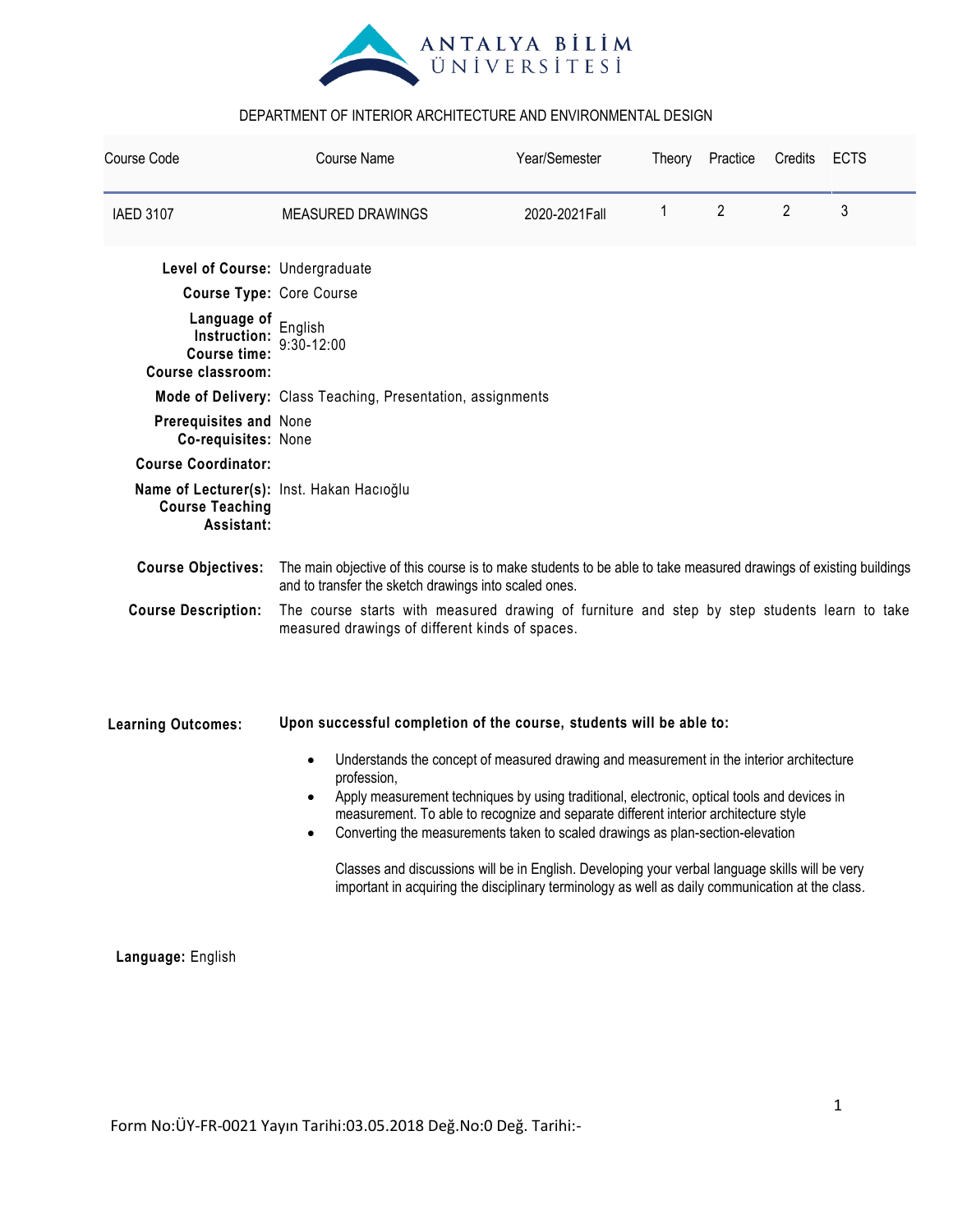

| <b>Text Books:</b>                                                   | There is no specific text book for this course.                                                                                                                                                                                                                                                                                                                                                                                                                                                                                                                                                                                                                                                                                                                                                  |  |  |  |
|----------------------------------------------------------------------|--------------------------------------------------------------------------------------------------------------------------------------------------------------------------------------------------------------------------------------------------------------------------------------------------------------------------------------------------------------------------------------------------------------------------------------------------------------------------------------------------------------------------------------------------------------------------------------------------------------------------------------------------------------------------------------------------------------------------------------------------------------------------------------------------|--|--|--|
| <b>Recommended Text</b><br><b>Books:</b>                             | Ahunbay, Z. Tarihi Çevre Koruma ve Restorasyon, İstanbul, YEM Yayınevi, 1996.                                                                                                                                                                                                                                                                                                                                                                                                                                                                                                                                                                                                                                                                                                                    |  |  |  |
|                                                                      | Çamlıbel, N. Mimarlar için Ölçme Bilgisi: Rölöve Ölçmeleri, İstanbul, 1999.                                                                                                                                                                                                                                                                                                                                                                                                                                                                                                                                                                                                                                                                                                                      |  |  |  |
|                                                                      | Chithan, R. Measured Drawing for Architects, Oxford, 2007.                                                                                                                                                                                                                                                                                                                                                                                                                                                                                                                                                                                                                                                                                                                                       |  |  |  |
| For the terminology:                                                 |                                                                                                                                                                                                                                                                                                                                                                                                                                                                                                                                                                                                                                                                                                                                                                                                  |  |  |  |
| <b>Reading Text books:</b>                                           | Uluengin, M. B. Rölöve, İstanbul, 2002                                                                                                                                                                                                                                                                                                                                                                                                                                                                                                                                                                                                                                                                                                                                                           |  |  |  |
| <b>Planned Learning</b><br><b>Activities and Teaching</b><br>Method: | Learning/Teaching Method: The expected learning outcomes for the course will be assessed through:<br>Individual Presentations, a Midterm Exam, Final Project and Class discussions and feedback.                                                                                                                                                                                                                                                                                                                                                                                                                                                                                                                                                                                                 |  |  |  |
|                                                                      | Assignments: Measured drawing of a furniture, measured drawing of kitchen, measured drawing of house and<br>converting these drawings in to scaled drawings.                                                                                                                                                                                                                                                                                                                                                                                                                                                                                                                                                                                                                                     |  |  |  |
|                                                                      | Class Participation: Regular attendance of all enrolled classes is expected. Do not be late to the class.<br>Attendance will be taken through your signature within the first quarter of the class; if you come later you will be<br>considered absent. At the end of the Semester, your attendance will be reported on UBS system. Attendance is<br>compulsory and in case of absenteeism of more than 30%, the system will automatically grade you "FX". If you<br>miss a class, it is your responsibility to 'make up' all work, including items discussed in class. Class contribution<br>will be measured in terms of quality not quantity. If you need to leave early for whatever reason, you should<br>exercise politeness and notify your professor at the commencement of the session. |  |  |  |
|                                                                      | Academic integrity & plagiarism: Academic integrity is the pursuit of scholarly activity based on the values of:<br>honesty, trust, fairness, respect and responsibility. Practicing academic integrity means never plagiarizing or<br>cheating, never misrepresenting yourself, never falsifying information, never deceiving or compromising the<br>work of others. Basically this means, either intentionally or unintentionally, using the words or ideas of someone<br>else without giving credit, it's strictly forbidden.                                                                                                                                                                                                                                                                 |  |  |  |
|                                                                      | Course Text books: There is no specific textbook for this course.                                                                                                                                                                                                                                                                                                                                                                                                                                                                                                                                                                                                                                                                                                                                |  |  |  |
|                                                                      | Key Works: In this course lectures and assignments mainly focuses on measured drawings.                                                                                                                                                                                                                                                                                                                                                                                                                                                                                                                                                                                                                                                                                                          |  |  |  |
|                                                                      | <b>Specific Rules:</b>                                                                                                                                                                                                                                                                                                                                                                                                                                                                                                                                                                                                                                                                                                                                                                           |  |  |  |
|                                                                      | Be punctual. Punctuality is a sign of respect toward yourself and the others.<br>1.                                                                                                                                                                                                                                                                                                                                                                                                                                                                                                                                                                                                                                                                                                              |  |  |  |
|                                                                      | Show respect for all the people and property around you.<br>2.                                                                                                                                                                                                                                                                                                                                                                                                                                                                                                                                                                                                                                                                                                                                   |  |  |  |
|                                                                      | 3.<br>Be responsible for your actions and meet all expectations.                                                                                                                                                                                                                                                                                                                                                                                                                                                                                                                                                                                                                                                                                                                                 |  |  |  |
|                                                                      | 2                                                                                                                                                                                                                                                                                                                                                                                                                                                                                                                                                                                                                                                                                                                                                                                                |  |  |  |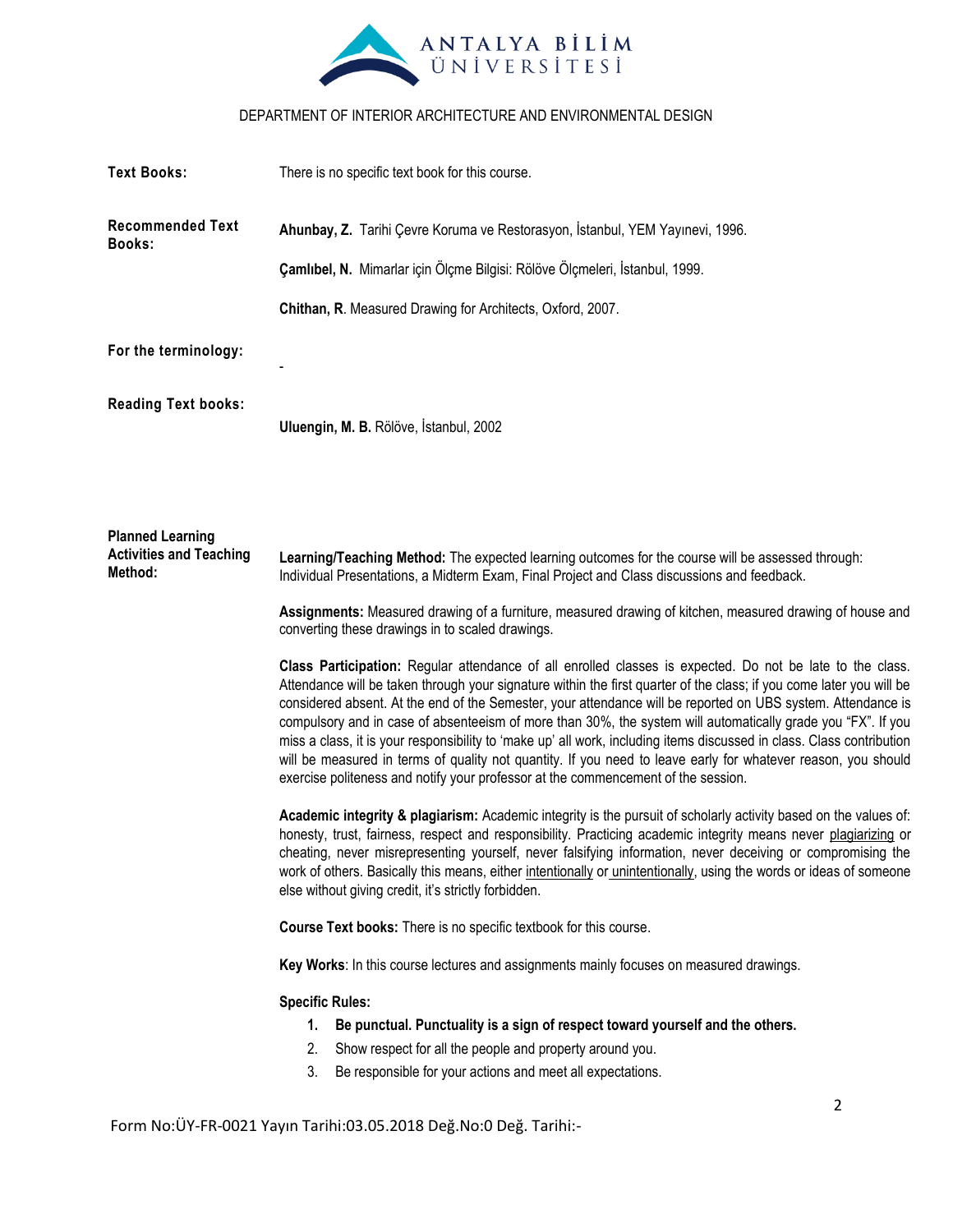

- 4. Follow directions the first time they are given.
- 5. Students should raise their hand to signal a question or to answer a question.
- 6. Students should use the Internet at school for academic purposes only.
- 7. It is forbidden to record classes with any type of device.

**Communication**: Students are encouraged to visit the professor during their Office Hours. If you cannot make it to announced office hours, please make individual arrangements via e-mail. However, do not expect the professor and the research assistant to respond at length via e-mail to questions of content, definition of terms, grading questions etc. If you have a question that requires a substantive response please set up an appointment to speak with one of us.

| <b>Date</b> | <b>Week</b>    | <b>Chapter Topic</b>                                                                | <b>Take-home exercise</b>                                            |
|-------------|----------------|-------------------------------------------------------------------------------------|----------------------------------------------------------------------|
| 15.09.2021  | 1              | Introduction to the course                                                          |                                                                      |
| 22.09.2021  | $\overline{2}$ | Aim of architectural survey and its<br>historical background,                       | Homework- Sketch Plan Drawing of<br>Your Room                        |
| 29.09.2021  | 3              | Survey tools, preliminary research                                                  | Homework- Sketch Section Drawing of<br>Your Room                     |
| 06.10.2021  | 4              | Field Trip and analysis (Drawing of<br>Studio), visual tools, measurement<br>taking | Homework- Measured Drawing of Your<br>Room (Both Plan & Section)     |
| 13.10.2021  | 5              | Surveying and Documentation<br>Methods, Different Techniques                        | Homework- Sketch Plan Drawing of<br>Studio                           |
| 20.10.2021  | 6              | Research about the context of the<br>survey building and hand drawings,<br>sketches | Homework- Measured Drawing of Your<br>Studio (Both Plan & Section)   |
| 27.10.2021  | 7              | How to give dimensions on measured<br>drawings                                      |                                                                      |
|             | 8              | <b>MIDTERM</b>                                                                      |                                                                      |
| 10.11.2021  | 9              | Technical Details Drawing I &<br>Digitalization of the Drawings.                    | Homework- Measured Drawing of<br>Bathroom (plan, section, elevation) |
|             |                |                                                                                     |                                                                      |

**Course Contents\*: (Weekly Lecture Plan)**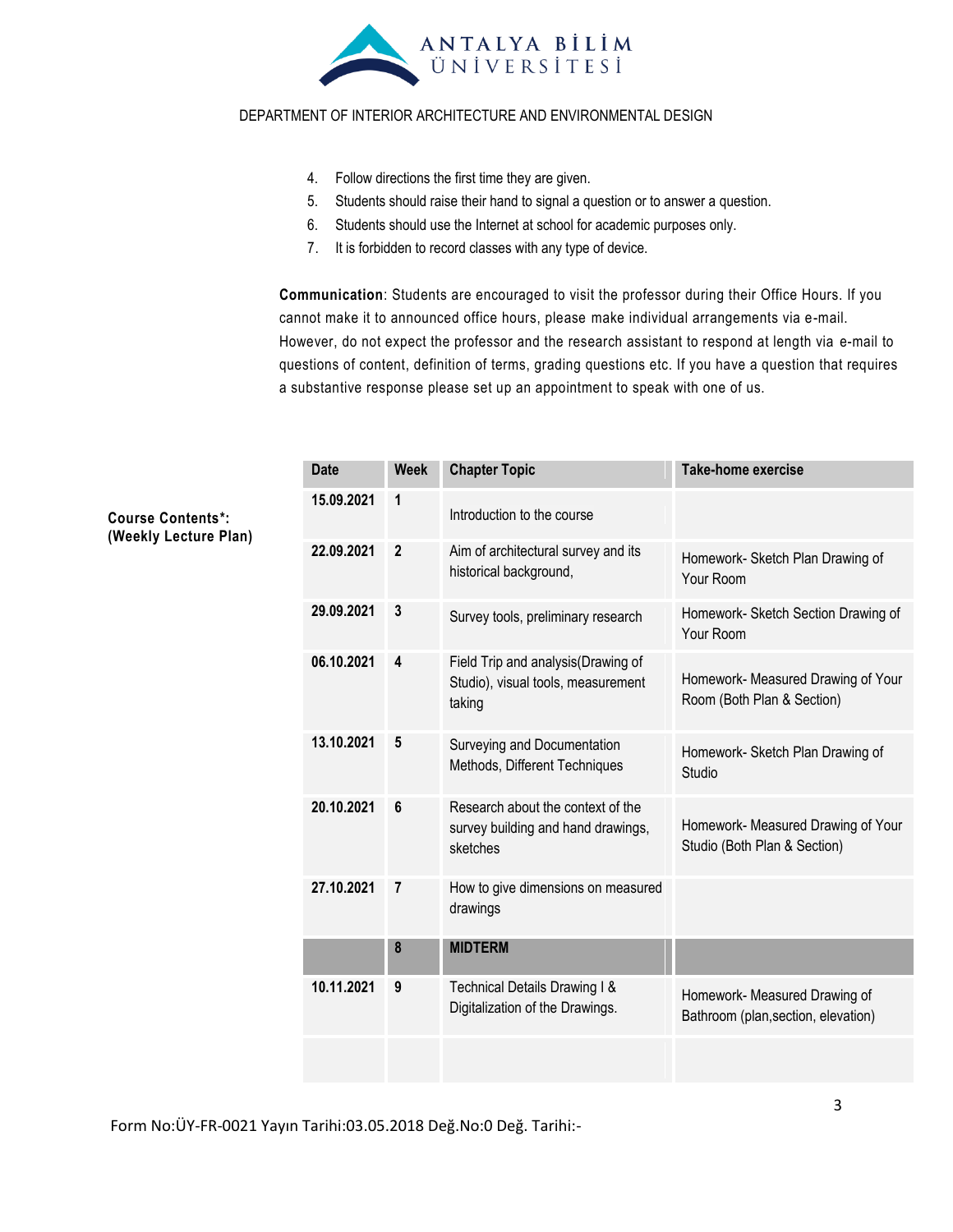

| 17.11.2021 | 10      | Creating Measured Drawings on<br>AutoCAD                             | Measured drawing of kitchen (plan,<br>section, elevation) |
|------------|---------|----------------------------------------------------------------------|-----------------------------------------------------------|
| 24.11.2021 | 11      | Technical Details Drawing II &<br>Digitalization of the Drawings.    |                                                           |
| 01.12.2021 | $12 \,$ | Architectural Photographing for<br>Measured Drawings & Survey        | Measured drawing of bedroom (plan,<br>section, elevation) |
| 08.12.2021 | 13      | Studio critiques on survey drawings<br>and photogrammetry techniques |                                                           |
| 15.12.2021 | 14      | Review all over the topics                                           |                                                           |
|            |         |                                                                      | <b>FINAL EXAM</b>                                         |

\* PLEASE NOTE: Details of the syllabus and course schedule are subject to minor changes that will be announced in class and posted on Blackboard website.

Grading: Midterm and final exam responses will be evaluated for accuracy, thoughtfulness and clarity. A be evaluated for content, quality of ideas and clarity of presentation (including both writing and graphics).

| Assessment Methods and<br>Criteria : | <b>METHODS</b>                 |                   | <b>EFFECTS ON GRADING</b> |                 |  |
|--------------------------------------|--------------------------------|-------------------|---------------------------|-----------------|--|
|                                      | Homework and Attendance        | %20               |                           |                 |  |
|                                      | Midterm Project                | %30               |                           |                 |  |
|                                      | <b>Final Presentations</b>     | %50               |                           |                 |  |
| <b>ECTS Workload Table:</b>          | <b>ACTIVITIES</b>              | <b>NUMB</b><br>ER | <b>HOUR</b>               | <b>WORKLOAD</b> |  |
|                                      | <b>Course Teaching Hours</b>   | 13                | 3                         | 45              |  |
|                                      | Assignment(s)                  | 3                 | 7                         | 21              |  |
|                                      | Self-study for Midterm Project |                   | 10                        | 10              |  |
|                                      | Self-study for Final Project   |                   | 14                        | 14              |  |
|                                      | <b>Total Workload</b>          | 0                 | $\bf{0}$                  | 75              |  |
|                                      | Total workload/25              |                   |                           | 75/25           |  |
|                                      | <b>ECTS</b>                    |                   |                           | 3               |  |